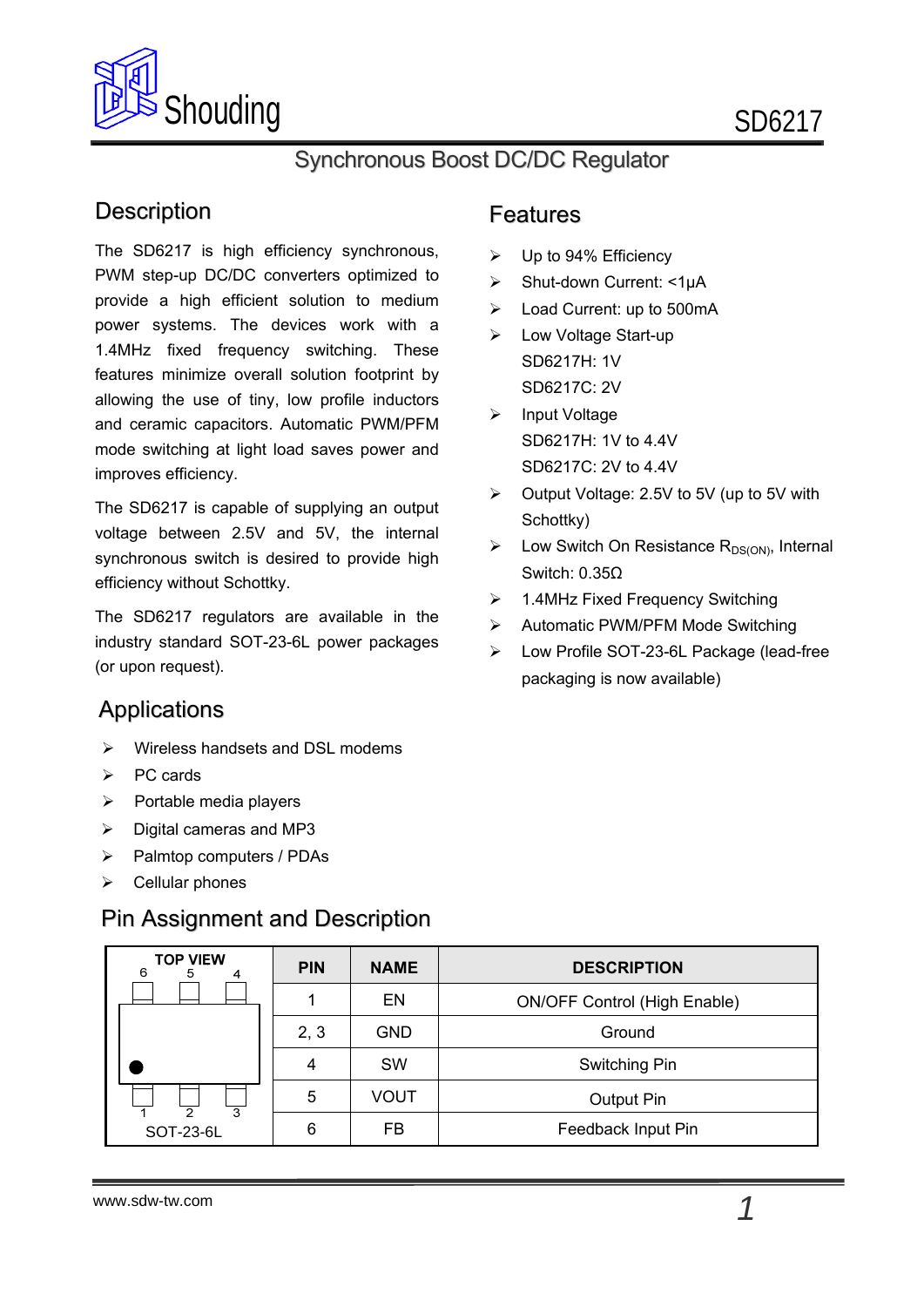

# Typical Application Circuit



**Figure 1: Typical Application Circuit**



**Figure 2: Single Cell to 3.3V Synchronous Boost Converter with Load Disconnect in Shutdown.** 



**Figure 3: Single Lithium Cell to 5V with Load 250mA**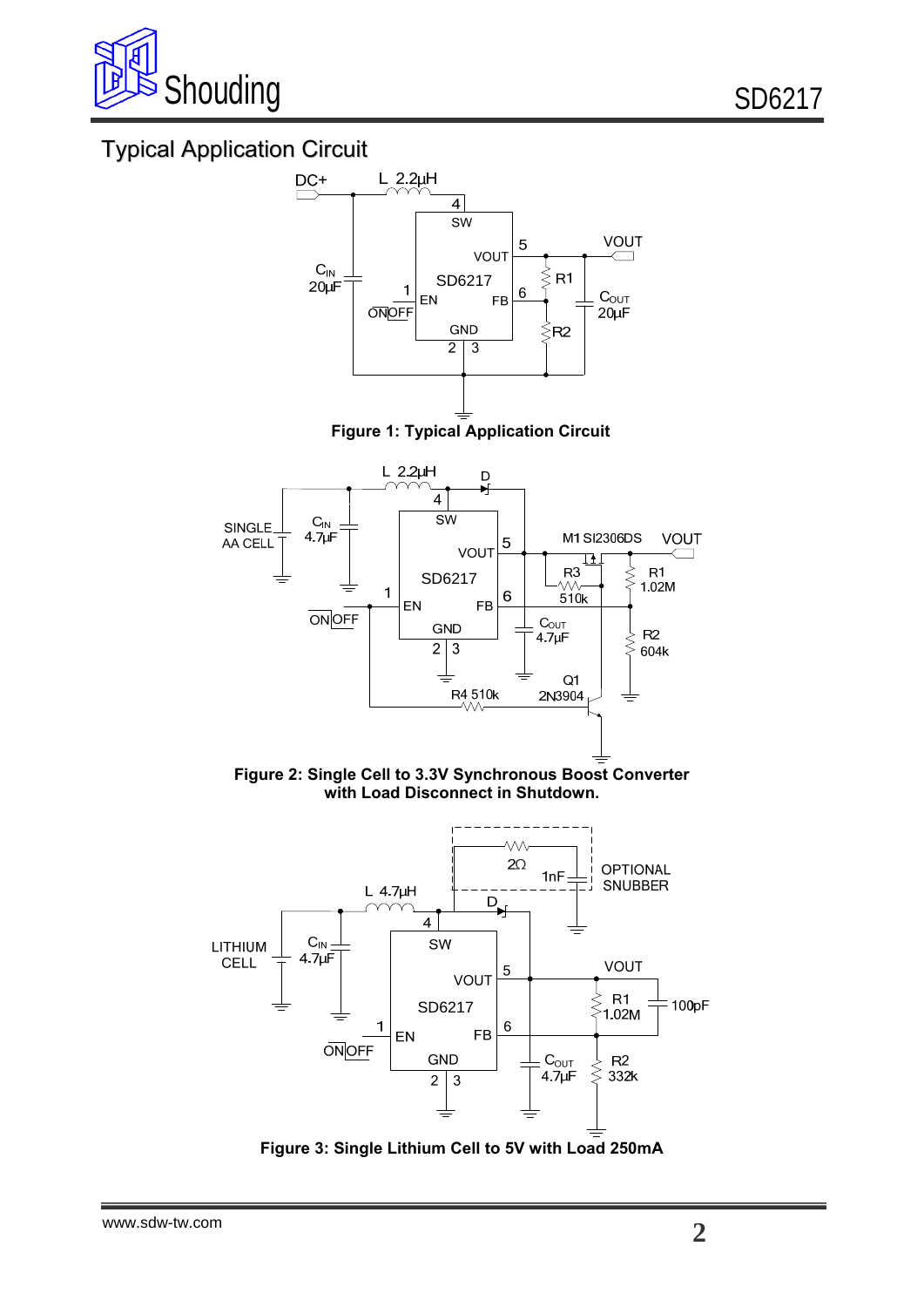



**Figure 4: Single Cell AA Cell to ±3V Synchronous Boost Converter** 

| <b>MODEL</b> | VOUT(V)      | VIN(V)       | <b>VSTART(V)</b> |
|--------------|--------------|--------------|------------------|
| I SD6217H    | $2.5 \sim 5$ | 1 $\sim$ 44  |                  |
| SD6217C      | $2.5 \sim 5$ | $2 \sim 4.4$ |                  |

#### Absolute Maximum Ratings (Note 1)

| $\triangleright \quad V_{\text{OUT}}$ 0.3V $\sim 6.6V$ |  |
|--------------------------------------------------------|--|
|                                                        |  |
|                                                        |  |
|                                                        |  |
|                                                        |  |
|                                                        |  |
|                                                        |  |

**Note 1:** Stresses listed as the above "Absolute Maximum Ratings" may cause permanent damage to the device. Exposure to absolute maximum rating conditions for extended periods may remain possibility to affect device reliability.

Note 2: The SD6217 are guaranteed to meet performance specifications from 0℃ to 70℃. Specifications over the -40℃ to 85℃ operating temperature range are assured by design, characterization and correlation with statistical process controls.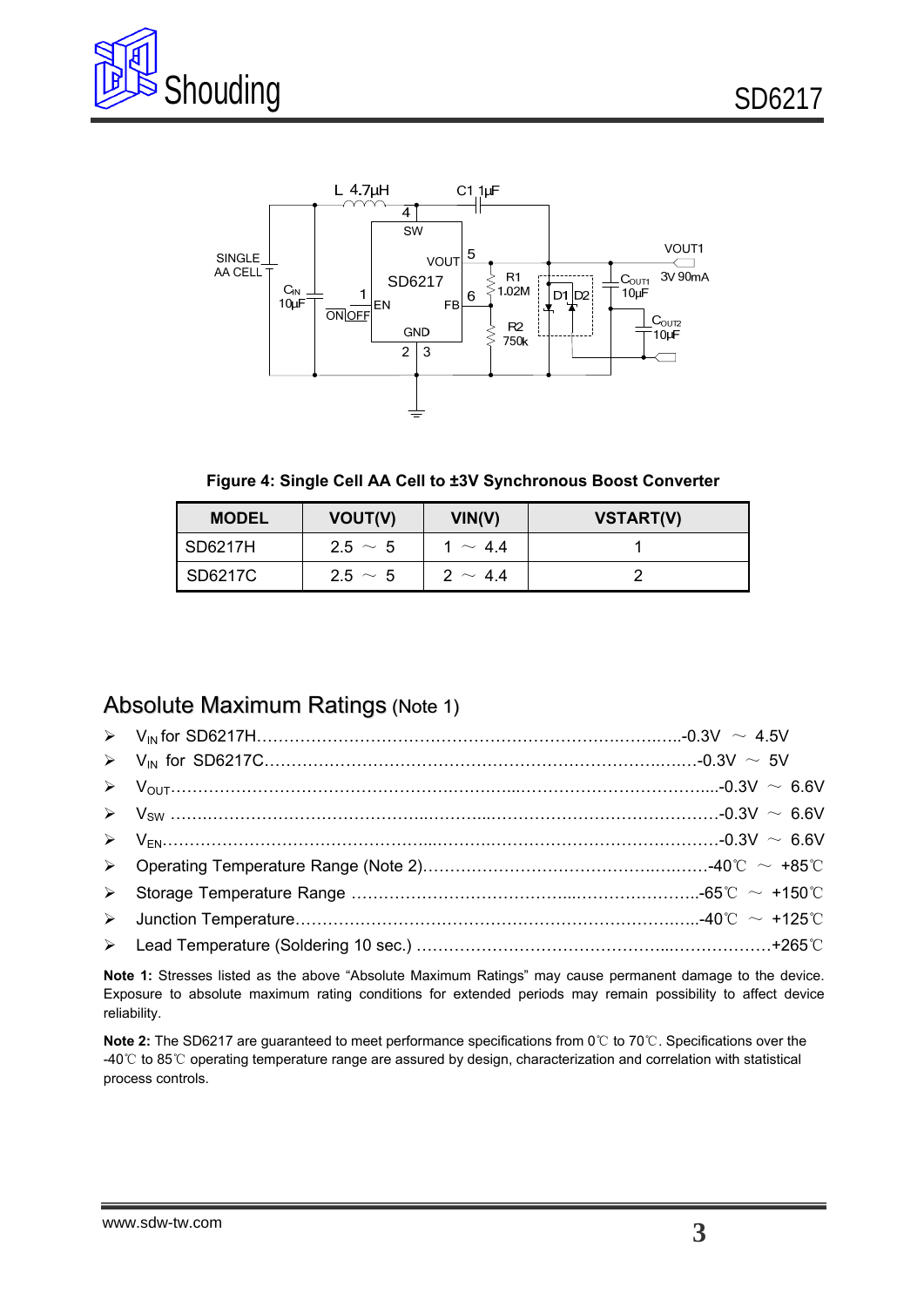

# Electrical Characteristics

Operating Conditions: TA=25°C, V<sub>IN</sub>=1.2V, V<sub>OUT</sub>=3.3V, unless otherwise specified.

| <b>SYMBOL</b>     | <b>PARAMETER</b>                      | <b>CONDITIONS</b>                           |             | <b>MIN</b>   | <b>TYP</b>     | <b>MAX</b>  | <b>UNITS</b> |
|-------------------|---------------------------------------|---------------------------------------------|-------------|--------------|----------------|-------------|--------------|
| $V_{OUT}$         | <b>Output Voltage</b><br>Range (Adj.) |                                             |             | 2.5          |                | 5           | V            |
| <b>V</b> START    | Minimum Start-up<br>Voltage (Note 3)  | $I_{LOAD} = 1 mA$                           | For SD6217H |              | 1              | 1.3         | V            |
|                   |                                       |                                             | For SD6217C |              | $\overline{2}$ |             | V            |
| <b>V</b> HOLD     | Minimum Operating<br>Voltage          | $V_{EN} = V_{IN}$                           |             |              | 0.6            | 0.75        | V            |
| $I_{\mathsf{Q}}$  | <b>Quiescent Current</b>              | $I_{\text{LOAD}} = 0 \text{mA}$             | For SD6217H |              | 260            |             | μA           |
|                   |                                       |                                             | For SD6217C |              | 550            |             | μA           |
| <b>I</b> SHDN     | <b>Shutdown Current</b>               | $V_{EN} = 0V$ , Including<br>Switch Leakage |             |              | 0.1            | $\mathbf 1$ | μA           |
|                   |                                       | For SD6217H                                 |             | 1.20         | 1.23           | 1.26        | V            |
| $V_{FB}$          | Feedback Voltage                      | For SD6217C                                 |             | 1.165        | 1.212          | 1.241       | V            |
| l <sub>FB</sub>   | Feedback Input<br>Current             | $V_{FB} = 1.22V$                            |             |              | 1              |             | nA           |
| $f_{\rm OSC}$     | Switching Frequency                   |                                             |             | 1.1          | 1.4            | 1.7         | <b>MHz</b>   |
| <b>DC</b>         | Max Duty Cycle                        | $VFB=1.15V$                                 |             | 80           | 87             |             | $\%$         |
| $V_{ENH}$         | En Input High                         |                                             |             | $\mathbf{1}$ |                |             | V            |
| $V_{\text{ENL}}$  | En Input Low                          |                                             |             |              |                | 0.5         | V            |
| $I_{EN}$          | En Input Current                      | $V_{EN} = 5.5V$                             |             |              | 0.01           | 1           | μA           |
| $I_{LIM-N}$       | <b>NMOS Current Limit</b>             |                                             |             | 700          | 850            |             | mA           |
| $I_{LK-N}$        | <b>NMOS Switch</b><br>Leakage         | $V_{SW} = 5V$                               |             |              | 0.1            | 5           | μA           |
| $I_{LK-P}$        | <b>PMOS Switch</b><br>Leakage         | $V_{SW} = 0V$                               |             |              | 0.1            | 5           | μA           |
| $R_{NFET}$        | NMOS Switch On<br>Resistance          | $V_{\text{OUT}} = .3V$                      |             |              | 0.35           |             | Ω            |
| $R_{\text{PFET}}$ | PMOS Switch On<br>Resistance          | $V_{\text{OUT}} = 3.3V$                     |             |              | 0.45           |             | Ω            |

Note 3: Minimum V<sub>IN</sub> operation after start-up is only limited by the battery's ability to provide the necessary power as it enters a deeply discharged state.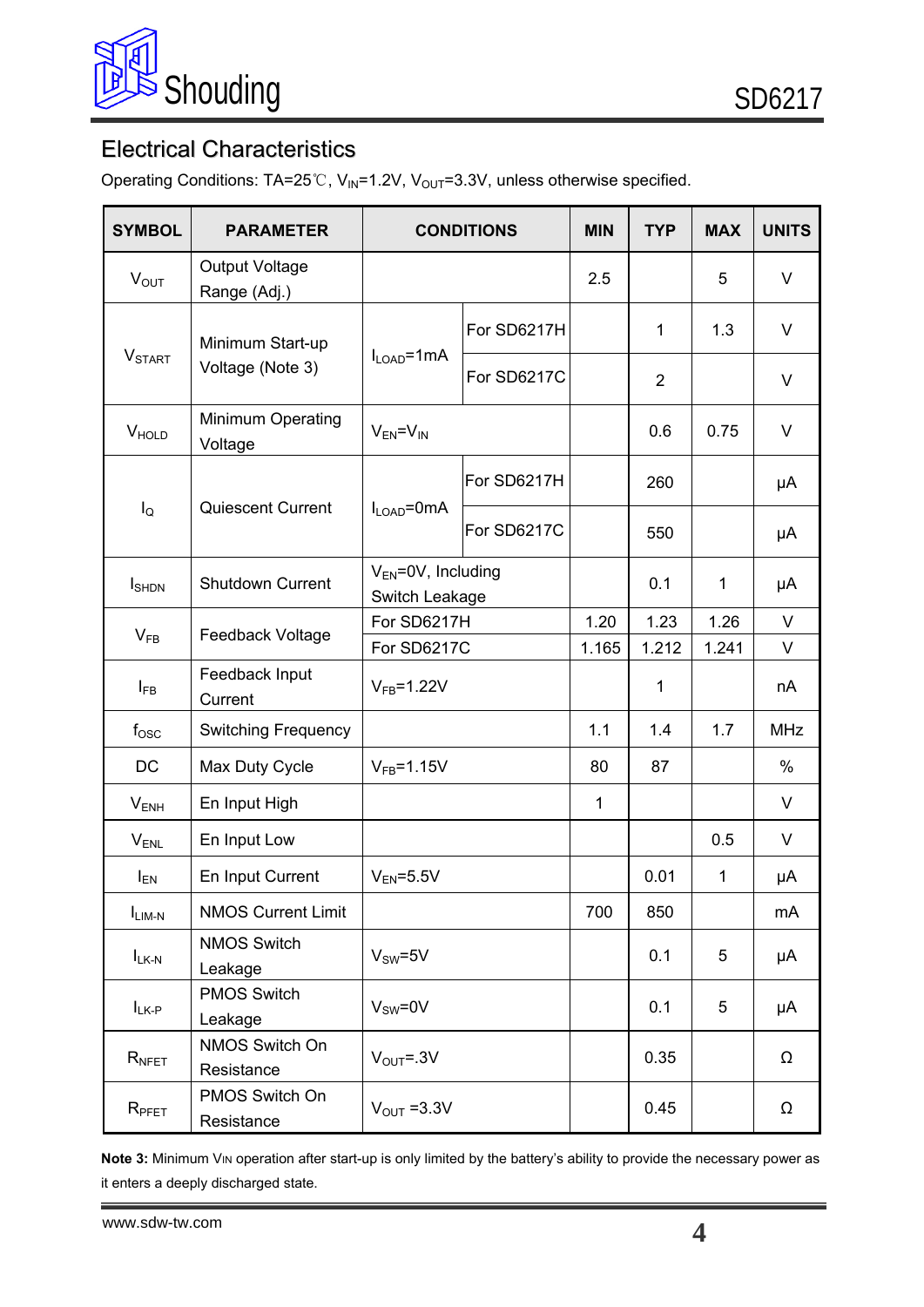

# Typical Performance Characteristics



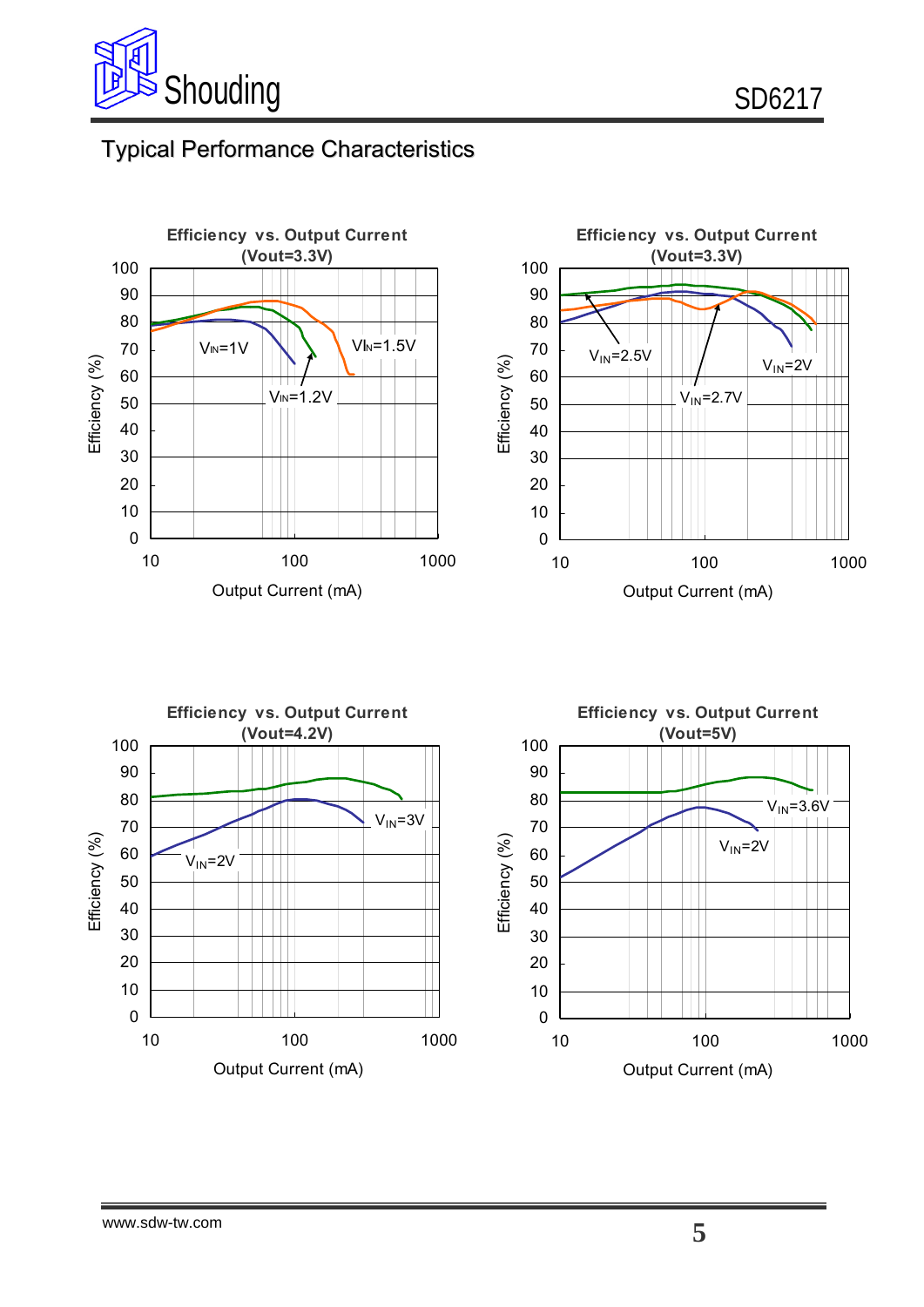

### Pin Functions

**EN (Pin 1):** Logic Controlled Shutdown Input. EN = High: Normal free running operation, 1.4MHz typical operating frequency. EN = Low: Shutdown, quiescent current <1µA. Output capacitor can be completely discharged through the load or feedback resistors.

**GND (Pin 2, 3):** Signal and Power Ground. Provide a short direct PCB path between GND and the (–) side of the output capacitor(s).

**SW (Pin 4):** Switch Pin. Connect inductor between SW and V<sub>IN</sub>. Keep these PCB trace lengths as short and wide as possible to reduce EMI and voltage overshoot.

**VOUT (Pin 5):** Output Voltage Pin. PCB trace length from V<sub>ST</sub> to the output filter capacitor(s) should be as short and wide as possible.

**FB (Pin 6):** Feedback Input to the g<sub>m</sub> Error Amplifier. Connect resistor divider tap to this pin. The output voltage can be adjusted from 2.5V to 5V by:  $V_{\text{OUT}} = V_{\text{FB}} \cdot [1 + (R1/R2)].$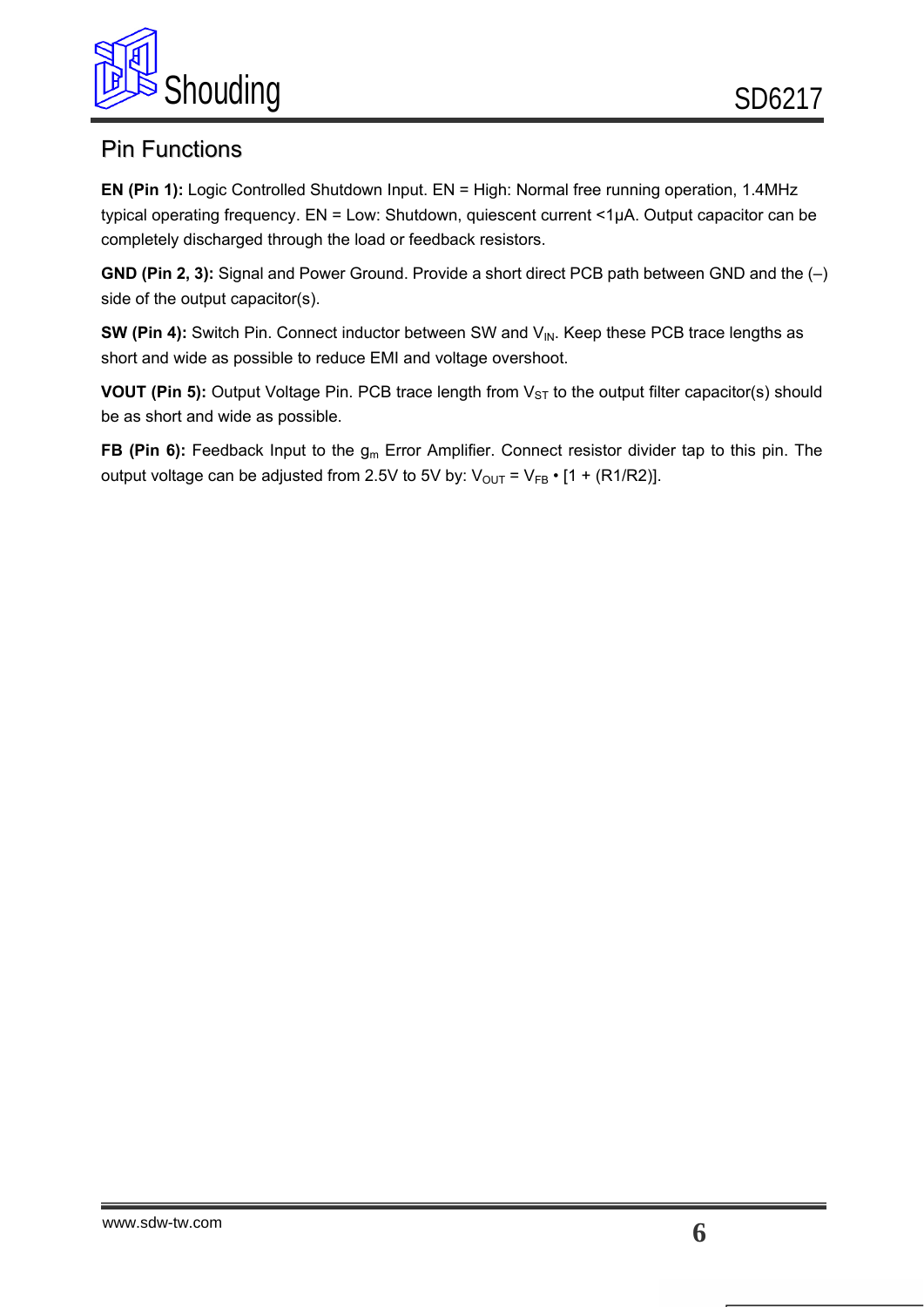

### Applications Information

#### **Inductor Selection**

The SD6217 can utilize small surface mount and chip inductors due to their fast 1.4MHz switching frequency. A minimum inductance value of 2.2μH is necessary for 3.6V and lower voltage applications and 4.7μH for output voltages greater than 3.6V. Larger values by reducing the inductor ripple current. Increasing the inductance above 10μH will increase size while providing little improvement in output current capability.

core to support the peak inductor currents of 850mA seen on the SD6217. To minimize radiated noise, The inductor current ripple is typically set for 20% to 40% of the maximum inductor current (IP). High frequency ferrite core inductor materials reduce frequency dependent power losses compared to cheaper powdered iron types, improving efficiency. The inductor should have low ESR (series resistance of the windings) to reduce the  $I<sup>2</sup>R$  power losses, and must be able to handle the peak inductor current without saturating. Molded chokes and some chip inductors usually do not have enough use a toroid, pot core or shielded bobbin inductor. See Table 1 for some suggested components and suppliers.

#### **Output and Input Capacitor Selection**

Low ESR (equivalent series resistance) capacitors should be used to minimize the output voltage ripple. Multilayer ceramic capacitors are an excellent choice as they have extremely low ESR and are available in small footprints. A 4.7μF to 15μF output capacitor is sufficient for most applications. Larger values up to 22μF may be used to obtain extremely low output voltage ripple and improve transient response. An additional phase lead capacitor may be required with output capacitors larger than 10μF to maintain acceptable phase margin. X5R and X7R dielectric materials are preferred for their ability to maintain capacitance over wide voltage and temperature ranges.

Low ESR input capacitors reduce input switching noise and reduce the peak current drawn from the battery. It follows that ceramic capacitors are also a good choice for input decoupling and should be located as close as possible to the device. A 10μF input capacitor is sufficient for virtually any application. Larger values may be used without limitations.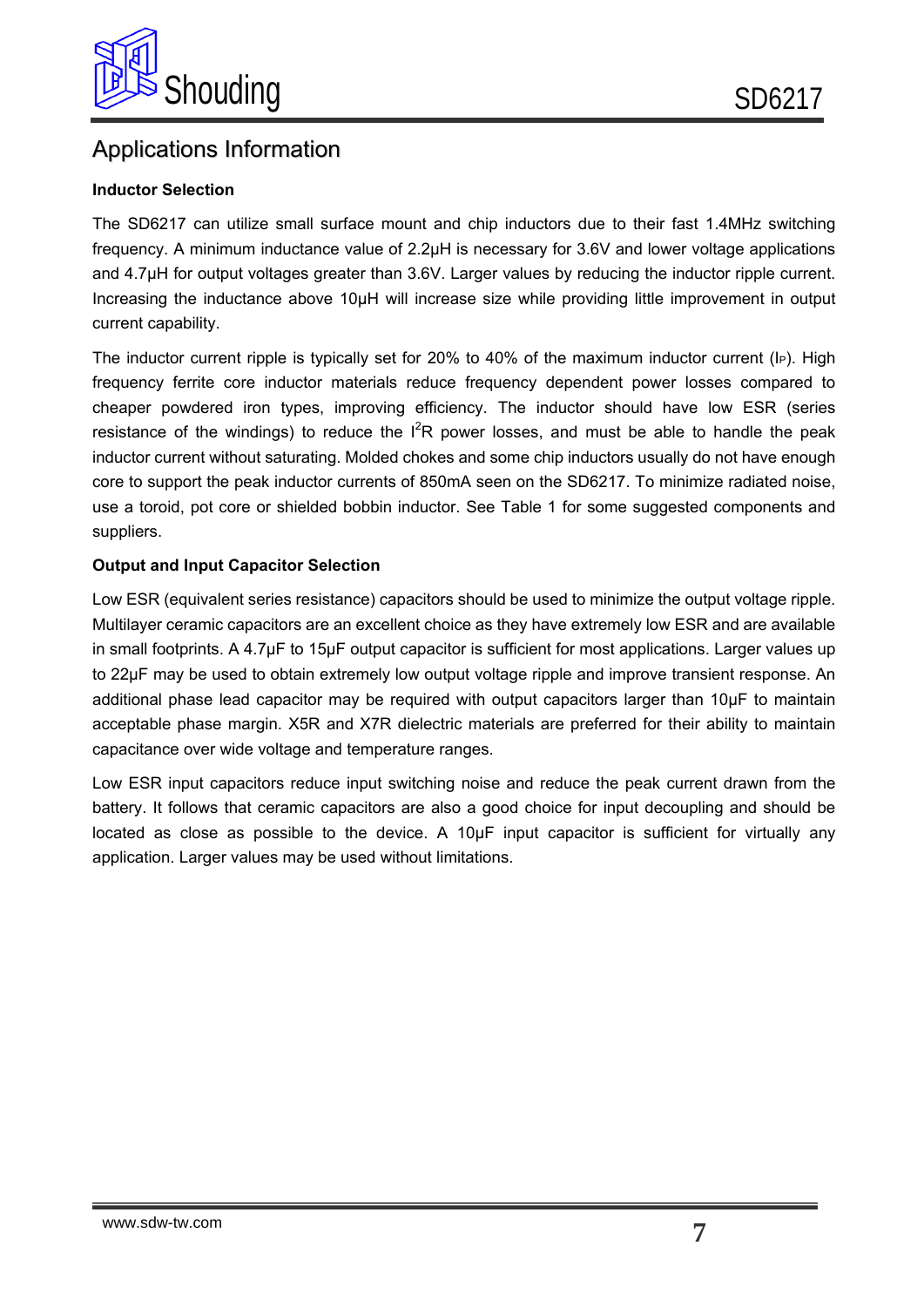

| Part          | <b>Inductance</b><br>$(\mu H)$ | <b>MAM DCR</b><br>$(m\Omega)$ | <b>Height</b><br>(mm) |
|---------------|--------------------------------|-------------------------------|-----------------------|
| CDRH5D18-4R1  | 4.1                            | 57                            | 2.0                   |
| CDRH5D18-100  | 10                             | 124                           | 2.0                   |
| CDRH3D16-4R7  | 4.7                            | 105                           | 1.8                   |
| CDRH3D16-6R8  | 6.8                            | 170                           | 1.8                   |
| CR43-4R7      | 4.7                            | 109                           | 3.5                   |
| CR43-100      | 10                             | 182                           | 3.5                   |
| CMD4D06-4R7MC | 4.7                            | 216                           | 0.8                   |
| CMD4D06-3R3MC | 3.3                            | 174                           | 0.8                   |
| DS1608-472    | 4.7                            | 60                            | 2.9                   |
| DS1608-103    | 10                             | 75                            | 2.9                   |
| DS1608C-472   | 4.7                            | 90                            | 2.9                   |
| D52LC-4R7M    | 4.7                            | 84                            | 2.0                   |
| D52LC-100M    | 10                             | 137                           | 2.0                   |
| LQH3C4R7M24   | 4.7                            | 195                           | 2.2                   |

**Table 1: Suggested Inductors** 

#### **PCB Layout Guidelines**

The high speed operation of the SD6217 demands careful attention to board layout. You will not get advertised performance with careless layout. A large ground pin copper area will help to lower the chip temperature. A multilayer board with a separate ground plane is ideal, but not absolutely necessary.

Recommended component placement: traces carrying high current are direct. Trace area at FB pin is small. Lead length to battery is short.